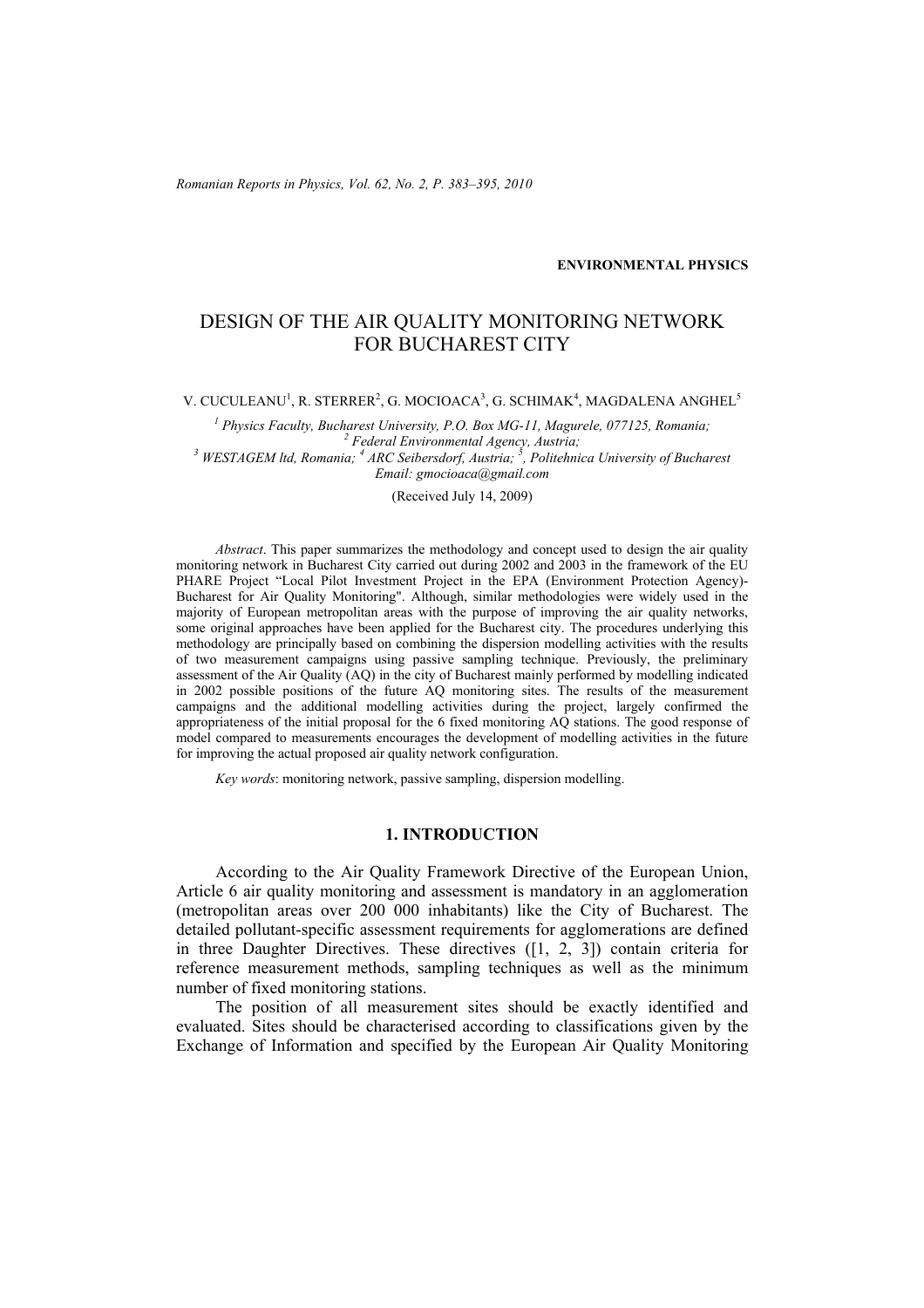and Information Network (EUROAIRNET) [4]. The station classes and the locations are relevant to differing degrees for exposure of populations, materials and ecosystems (Table1).

| Station classes               | Relevant for exposure of |                |            |  |  |
|-------------------------------|--------------------------|----------------|------------|--|--|
|                               | Population               | Materials      | Ecosystems |  |  |
| Traffic stations              | X                        | $(\mathbf{x})$ |            |  |  |
| Industrial stations           | X                        | X              | X          |  |  |
| Background stations           |                          |                |            |  |  |
| -Urban background stations    | X                        | X              | (x         |  |  |
| -Background stations          | X                        | X              | X          |  |  |
| -Suburban background stations | X                        | X              | X          |  |  |
| -Regional background stations | X                        | (x)            | X          |  |  |
| Remote stations               |                          |                | X          |  |  |

Stations classification according to EUROAIRNET

The minimum number of measurement stations per agglomeration depends on its population and on the pollution level. Therefore, the pollutant levels need to be assessed according to criteria defined in the Daughter Directives [5]. This assessment should be based on concentrations measured over a period of five consecutive years. If there is little information on air quality levels available a socalled Preliminary Assessment needs to be conducted according to Article 5 of the Framework Directive [5]. During this preliminary assessment, also other techniques – like indicative measurements and modelling – may be applied to obtain the required information. Indicative measurements are a very common method used in the urban agglomerations for different purposes:

- to optimise the design of the monitoring networks,
- to assess the exposure of the population to pollution levels,
- as support to traffic management.

Such indicative measurement campaignes have been carried out in Paris (1989–1990), Madrid (1990–1991) and Brussel (1993–1994) ([13, 14]).

The design of the monitoring network in Bucharest city was a complex task performed in a relative short period of time but covering large and complex tasks from performing of indicative measurement campaignes to emission inventories and modelling.

Two components underlay the preliminary assessment we have performed: the air quality modelling and the indicative measurements based on a passive sampling method.

Air Quality (AQ) modelling plays an important role in preliminary assessment. It can provide an indicative checking of compliance/non-compliance against air quality standards as well as an assessment in relation to lower and upper thresholds defined in the directives. It also allows a better design of monitoring networks.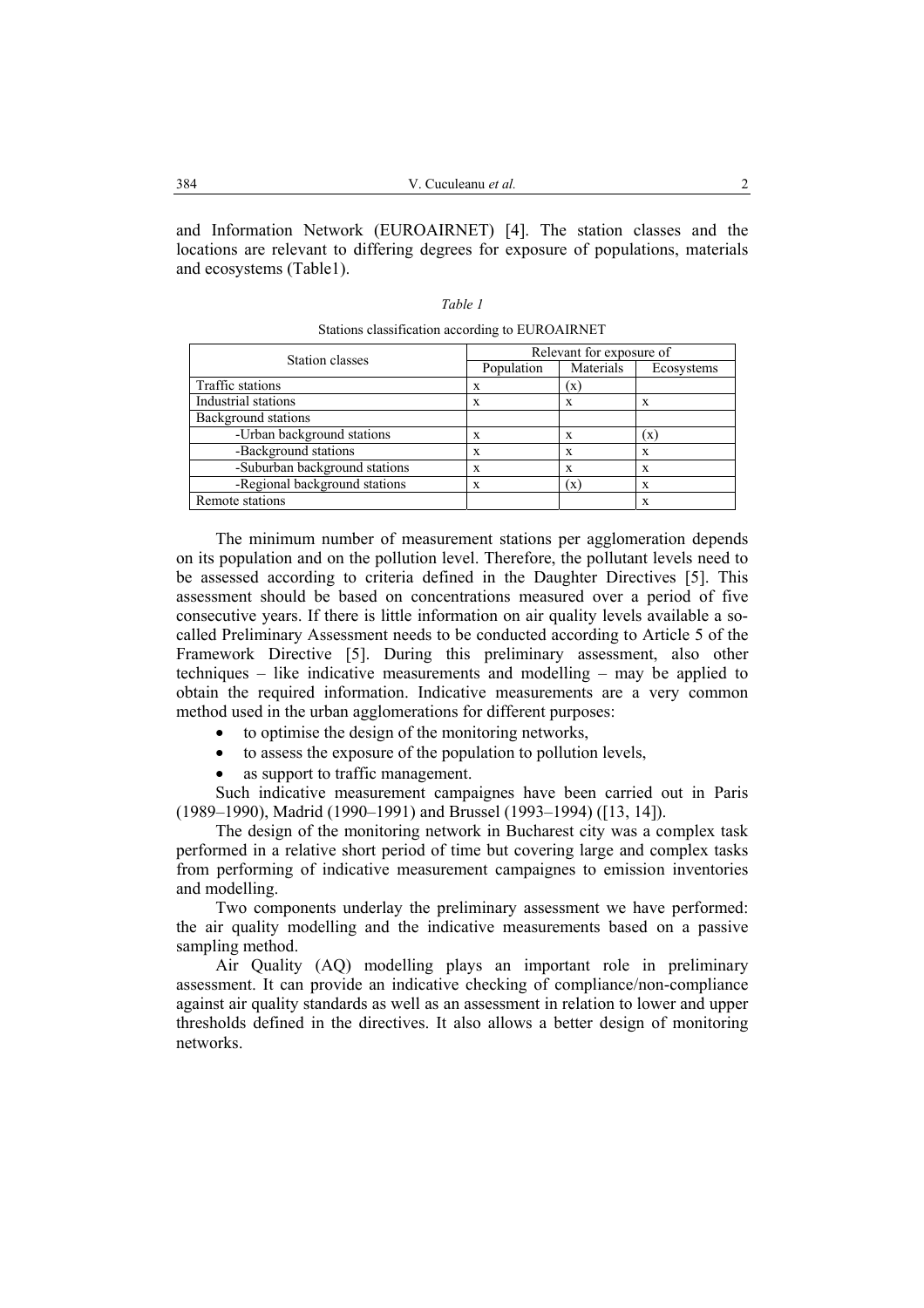For the Bucharest City (the city and environmental database were described in Section 2) the AQ modelling for the preliminary assessment has been carried out within another international project, which was lead, by a Danish–Norwegian Consultant team [7]. This preliminary assessment included the pollutants covered by the first Daughter Directive: nitrogen oxides, sulphur dioxide, particulate matter and lead.

The present work summarizes the activities related to the two major tasks performed for selecting the locations of the future air quality monitoring stations: the indicative measurement campaign and the AQ modelling.

It presents the methodology of locating the passive samplers over the entire metropolitan area in order to extract a better image of air pollution spatial distribution. This should be also suplemented with the AQ modelling performed previously during the preliminary assessment and also with some other modelling scenarios able to recommend the future positions of monitoring stations.

#### **2. DATA AND METHODS**

## 2.1. CITY OF BUCHAREST AND THE ENVIRONMENTAL DATABASE

Bucharest is located in the southern part of Romania, on a flat region, crossed from northwest to southeast by the river of Dambovita. It is a very industrialized city although in the past decade several important factories shut down. The local Environmental Protection Agency (EPA) is responsible for preparing the emission inventory for the air pollutants in Bucharest. In the preliminary air quality assessment the reference year of study was 2001 as such, the emission data were taken from the emission inventory performed for this year by EPA-Bucharest, Institute of Environment Research and Engineering and Consultants during the Danish Project [6]. The emission inventory includes:

- a number of 430 point sources (stacks) identified in the Bucharest agglomeration;
- area sources generated by the distribution of area emission sources due to residential heating for  $1 \text{ km} \times 1 \text{ km}$  grid cells;
- area sources generated by the distribution of traffic emissions for  $1 \text{ km} \times$ 1 km grid cells.

The necessary meteorological database for air pollution modelling for the year 2001 was provided by the National Institute of Meteorology and Hydrology, Bucharest.

## 2.2. THE OML (OPERATIONELLE METEOROLOGISKE LUFTKVALITETS-MODELLER) DISPERSION MODEL

AQ modelling has been performed using OML ([8–11]) for the simulation of the urban background concentrations.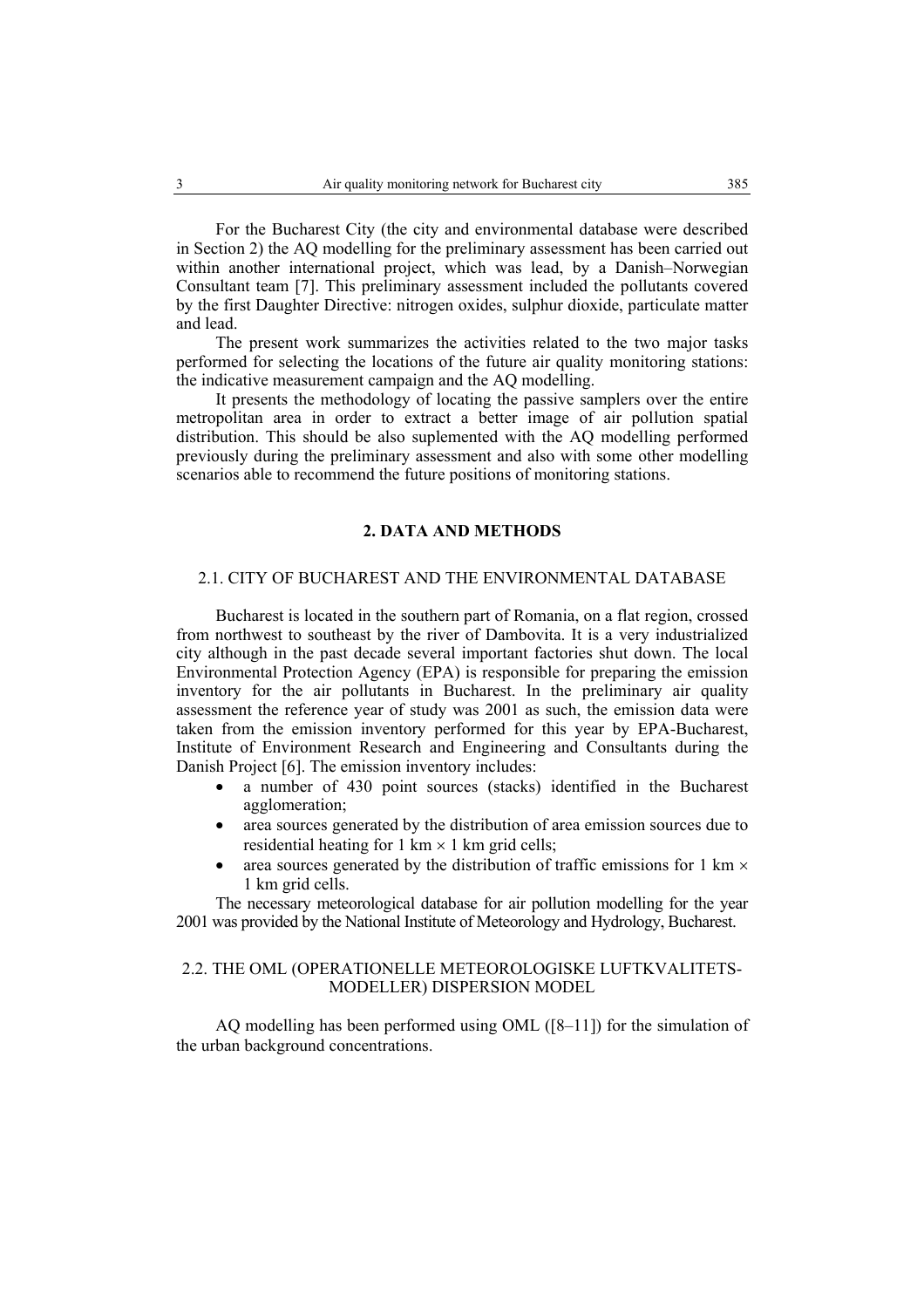OML is a local scale Gaussian dispersion model designed to estimate pollution levels up to a distance of 20 km from a source. The model is making use of the boundary layer parameters to simulate atmospheric dispersion instead of relying on Pasquill stability classification.

The model requires information on emission and meteorology on an hourly basis as well as input data about the receptors and the source, building, terrain topography and regional background concentrations. Meteorological parameters are provided by the OML pre-processor which is a separate software package Tipically, hourly data from surface meteorological stations, such us wind speed, wind direction, cloud cover, temperature, relative humidity, presence of precipitations, are required. In order to compute the mixing height two daily profile data from radiosoundings are also necessary.

The model computes time-series of concentrations at user-specified receptor points; also, statistics are extracted and presented graphically to the user.

#### **3. AQ MODELLING**

## 3.1. AQ MODELLING IN THE PRELIMINARY ASSESSMENT

During the preliminary assessment in the Danish project the dispersion model OML was applied considering separately the following source groups:

- Residential heating in Bucharest distributed as area sources;
- The point sources, major and minor ones:
- Major point sources: the 5 thermal power plants;
- Traffic sources distributed in 2×2 kilometres square grids.

The reason of this proposed algorithm of desagregating different types of sources is that each concentration field obtained with the above separated terms is indicative for a proposal of a certain type of monitoring station, *e.g.*:

• The concentration distribution from the point source impact (both major and minor) indicates the location of the future background station – low-level concentration areas and away from traffic roads. High concentration distribution of these sources might be indicative for the future industrial stations;

• The concentration distribution from the heating source (as area sources) impact indicates the position of the future background station in the way that the area of moderate pollution should be eligible for an urban background station;

• The concentration distribution from traffic source is indicative for the position of a traffic station.

As example, the long-term concentration pattern for  $NO<sub>2</sub>$  as emitted by the residential sources is exhibited in Fig. 1.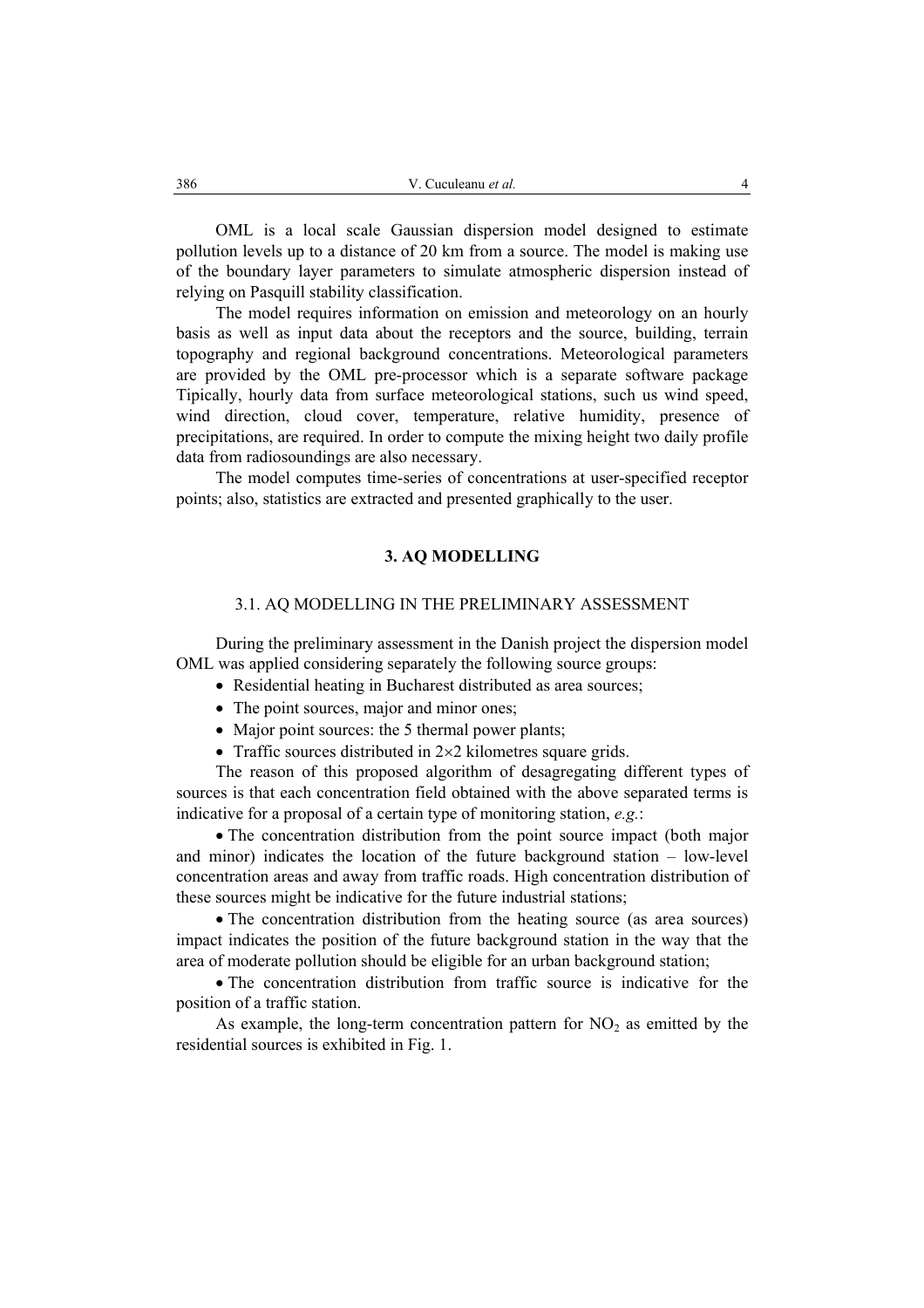

Fig. 1 – Spatial distribution of the  $NO<sub>2</sub>$  annual average concentration from residential heating in the agglomeration of Bucharest. The values are expressed in  $\mu$ g/m<sup>3</sup>.

## 3.2. AQ MODELLING FOR MEASUREMENT CAMPAIGNS

To supplement the results of passive sampling during the indicative measurement campaign (summer campaign August-September 2002 and winter campaign November–December 2002), air quality modelling was applied to estimate pollutant concentrations during both measurement campaigns. For this purpose the OML Multi model was applied for the periods of measurement campaigns. The necessary meteorological data correspondig to the investigated periods in 2002 were provided by the National Institute of Meteorology and Hydrology and the emission data were taken from the emission inventory performed in 2001 by EPA-Bucharest, ICIM (Research Institute for Environmental Engineering) and Consultants during the Danish Project. In order to update the database the emissions of the 5 thermal power plants were updated for the periods of the measurement campaigns.

OML was run for the measurement campaign periods, providing the average modelled concentration for these time intervals. The model was run for the pollutants: nitrogen dioxide, sulphur dioxide and ozone, taking into account a photochemistry scheme of  $NO-NO<sub>2</sub>-O<sub>3</sub>$ . The averaged modelled values have been calculated in the receptors corresponding to the locations of passive samplers.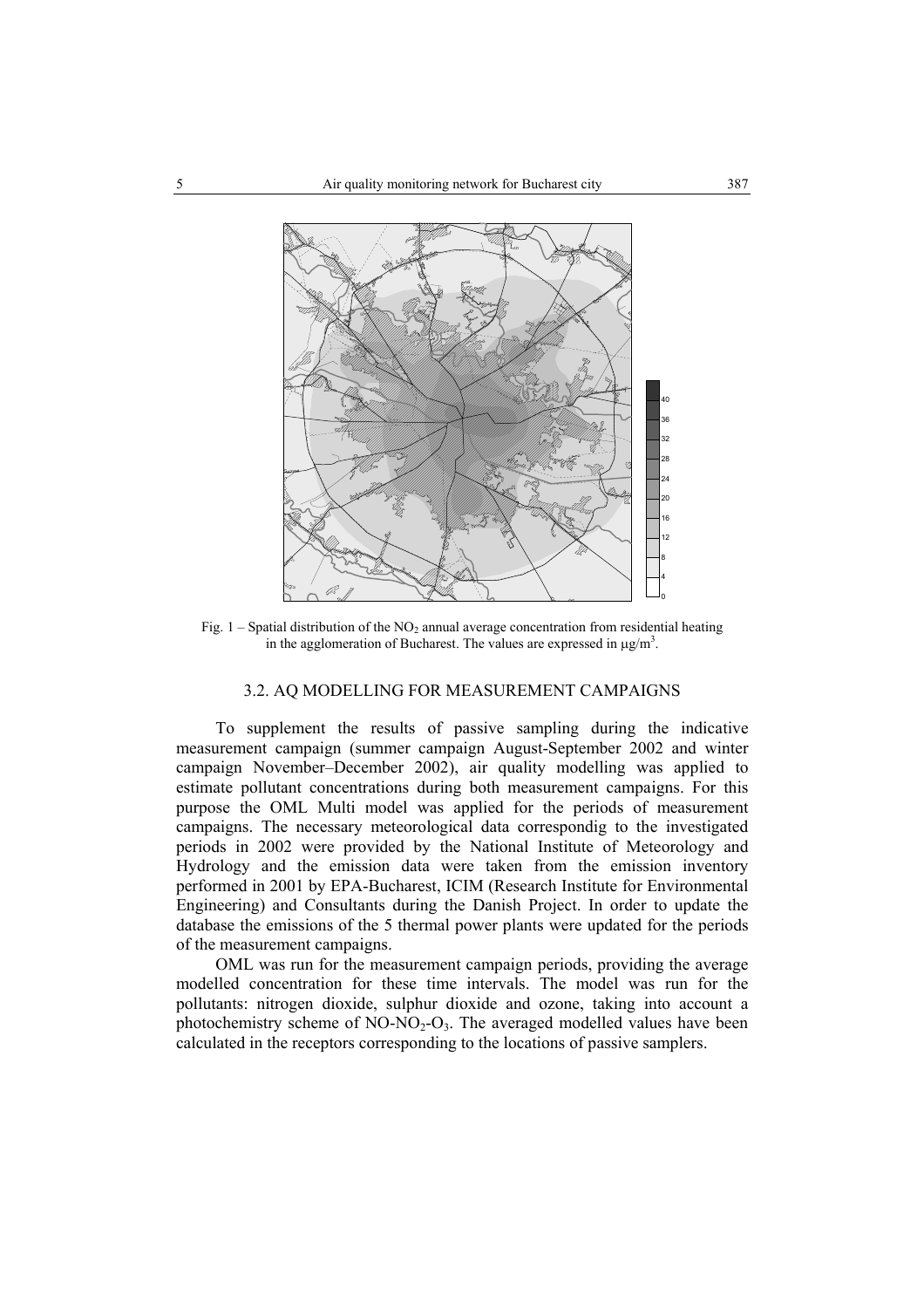#### **4. INDICATIVE MEASUREMENT CAMPAIGNS**

In order to check the appropriateness of the initial proposed sites for the monitoring stations, The Federal Environment Agency of Austria in collaboration with the Pro-Air Consortium members conducted two indicative measurement campaigns-one during summer and the other one during winter period (13 days each – summer August 27th to September 10th 2002 and winter November 26th to December 10th 2002) – using the diffusive sampling method [11, 12].

## 4.1. CONCEPTUAL DESIGN OF THE MEASUREMENT CAMPAIGNS

In general, the methodology applied for settling the passive sampling sites is based on the provisions of the Guidance Report on Preliminary Assessment under the EC Air Quality Directives [5].

A grid monitoring approach was chosen to assess the spatial distribution of key air pollutants in the agglomeration of Bucharest. A grid layer of 2 km  $\times$  2 km was put over the City of Bucharest with focus on densely populated residential areas. The sampling concept was developed to obtain information on the average concentration level in each grid (to obtain information which is representative for the general exposure of the population). These sites were supplemented by sites in the vicinity of strong emission sources, like thermal power plants and industrial sources, in order to get information on hot-spot peak concentrations, as requested by the corresponding EC directives. The spatial distribution of the passive sampler locations is presented in Fig. 2.



Fig. 2 – Spatial distributions of the passive sampler locations in Bucharest.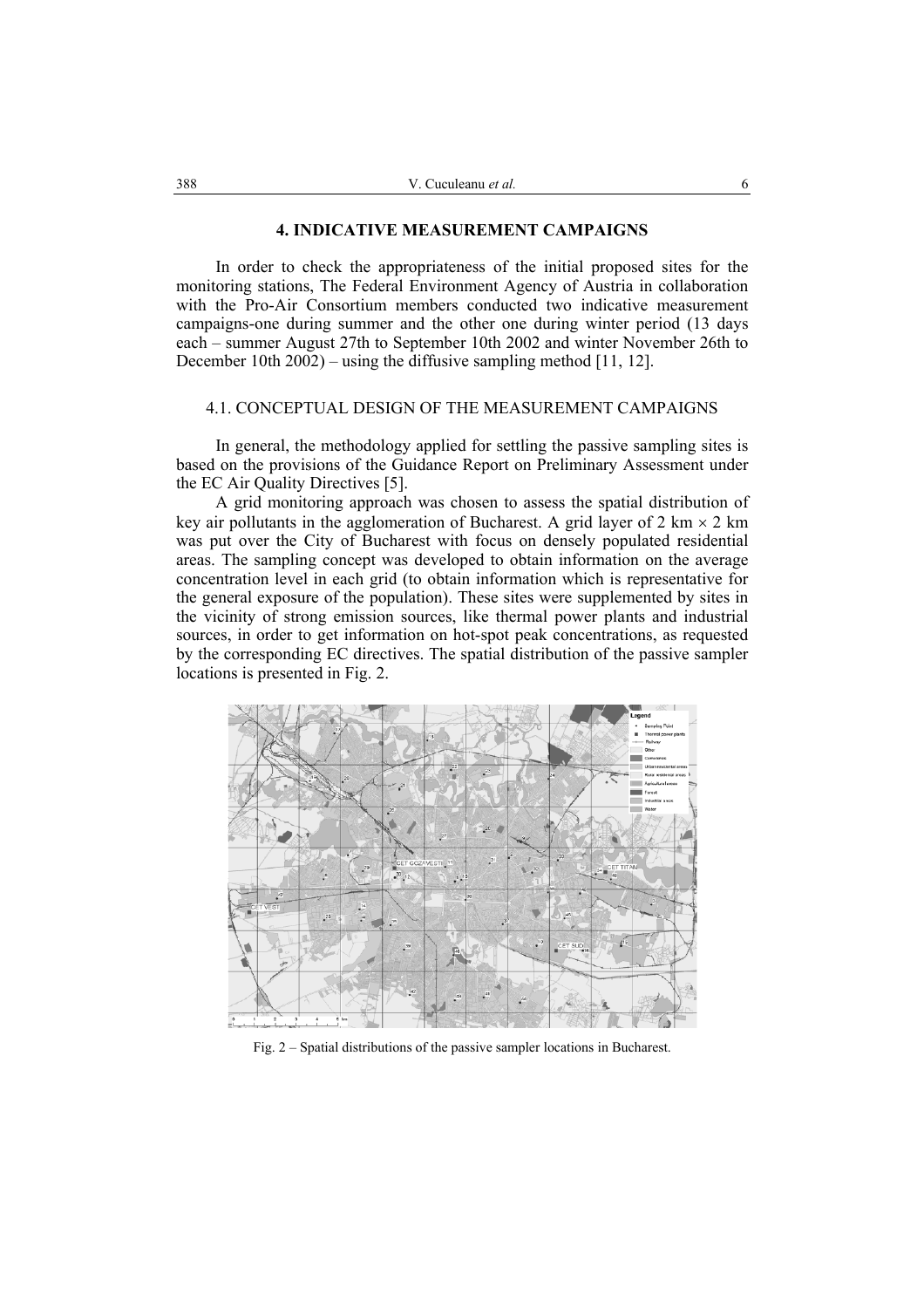At least one representative location was selected for each grid cell. These sampling points were not directly influenced by local pollution sources and all of them had similar environmental constraints. The approximate locations of the sampling points within each grid cell were determined by using information from preliminary assessment, measurement data records, information about emission sources, information about traffic situation and meteorological data records.

All over the City of Bucharest 48 sampling sites have been selected for the passive sampling campaign comprising 9 traffic-related sites, 8 industrial sites, 1 suburban site, 2 background sites, and 28 sites with focus on residential areas [12].

#### **5. RESULTS AND DISCUSSIONS**

In order to evaluate the appropriateness of the monitoring stations proposed in Bucharest, the reasons presented above have been considered for each location and type of station.

The preliminary assessment showed that the pollutant concentration levels exceeded the Upper Assessment Threshold (UAT) for both short-term (hourly or daily average concentrations) and long-term pollution (annual average concentations) [6].

As a consequence and based on the number of inhabitants in Bucharest (over 2 millions) the minimum of six fixed monitoring stations is required for the assessment of nitrogen oxides, sulphur dioxide, particulate matter and lead in the agglomeration of Bucharest.

For the pollutants covered by the second Daughter Directive, benzene and carbon monoxide when the UAT is exceeded, the same number of stations is required including at least one traffic-oriented station and one urban-background station.

For the assessment of the ozone levels at least 4 monitoring stations are required in the agglomeration of Bucharest according to the 3rd Daughter Directive [3].

Therefore, using the above mentioned criteria for the number of monitoring stations, a maximum number of eight monitoring stations with corresponding sites have been agreed by the Beneficiary, the Ministry of Environment and the Consultant.

#### 5.1. DISCUSSION OF THE MEASUREMENT RESULTS

The final results of the passive sampling campaigns are presented as average time-weighted concentration over the actual sampling period. Isopleths were calculated by interpolation from the measurements obtained by diffusive sampling [12]. The comparison between measured concentrations during summer and winter campaigns split up for different types of sites is shown in the Table 2.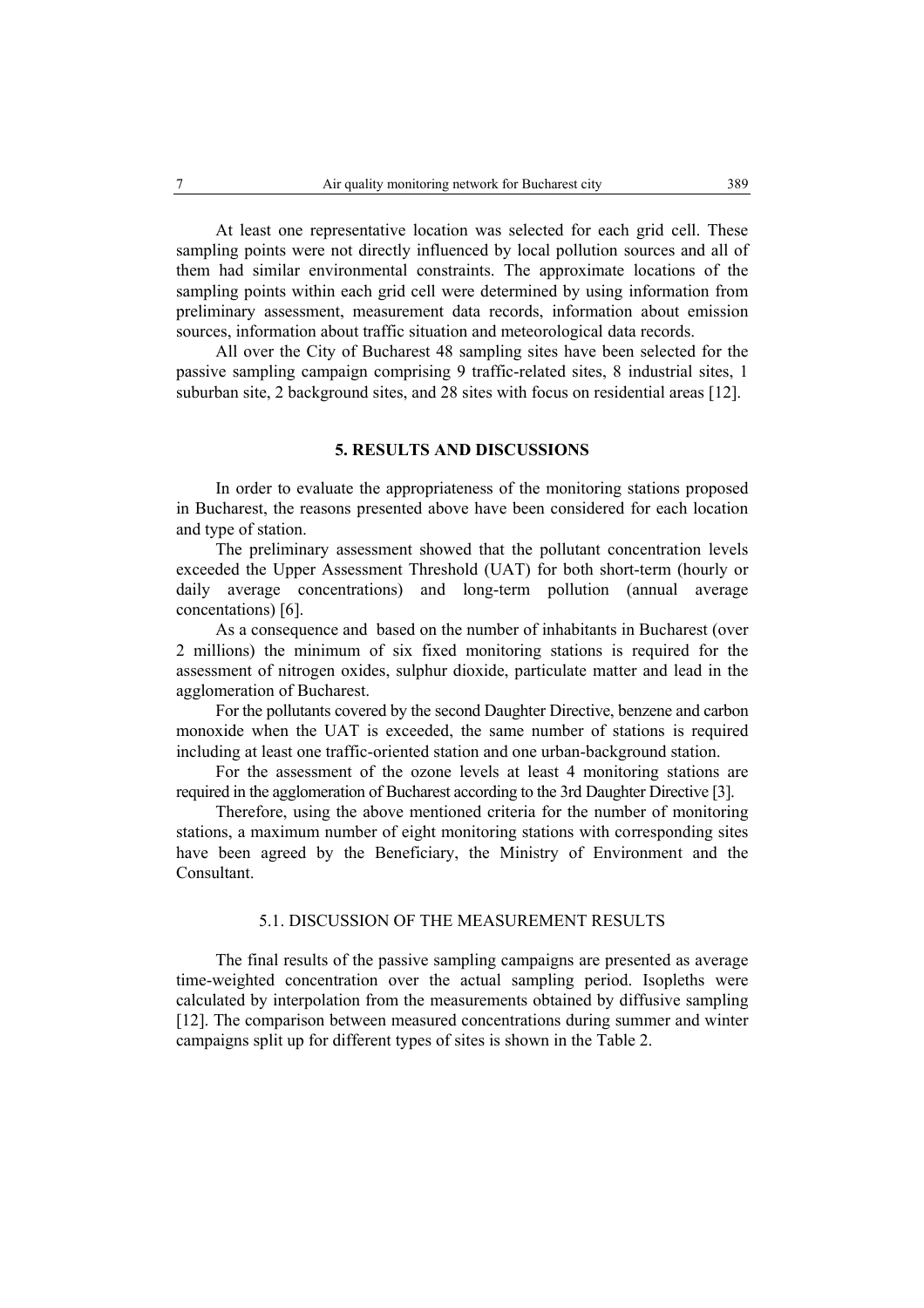#### *Table 2*

|                    |                        |        |     | ozone and benzene in $\mu$ g/m3 for different type of sites |        |         |     |                 |        |
|--------------------|------------------------|--------|-----|-------------------------------------------------------------|--------|---------|-----|-----------------|--------|
|                    | Pollutant Type of site | Summer |     |                                                             |        | Winter  |     |                 |        |
|                    |                        |        |     | Average Maximum Minimum                                     | Median | Average |     | Maximum Minimum | Median |
| <b>Nitrogen</b>    | Residential            | 20     | 27  | 13                                                          | 21     | 9.6     | 17  | 2               | 9.8    |
| dioxide            | Industrial             | 16     | 25  | 12                                                          | 13     | 6.8     | 10  | 4.1             | 5.3    |
|                    | Traffic                | 25     | 49  | 35                                                          | 43     | 18      | 24  | 10              | 17     |
| Sulphur<br>dioxide | Residential            | 2.3    | 3.8 | 0.9                                                         | 2.2    | 5.3     | 46  | 1.4             | 2.9    |
|                    | Industrial             | 3.3    | 8.2 | $\overline{c}$                                              | 2.6    | 3.3     | 8.2 | $\overline{2}$  | 2.6    |
|                    | Traffic                | 6.8    | 11  | 5.3                                                         | 6.7    | 5.2     | 5.9 | 4.3             | 5.2    |
| Ozone              | Residential            | 59     | 67  | 44                                                          | 60     | 14      | 18  | 10              | 14     |
|                    | Industrial             | 65     | 74  | 57                                                          | 66     | 15      | 18  | 8.1             | 16     |
| <b>Benzene</b>     | Residential            | 12     | 22  | 5.2                                                         | 12     | 6.1     | 10  | 3.1             | 6.2    |
|                    | Industrial             | 8.9    | 14  | 5.2                                                         | 8.4    | 4.7     | 6   | 3.3             | 5.4    |
|                    | Traffic                | 32     | 59  | 22                                                          | 29     | 19      | 32  | 12              | 17     |

Average measured concentration of nitrogen dioxide, sulphur dioxide,

#### **5.1.1. Nitrogen dioxide**

The results of both campaigns (summer and winter) showed similar spatial distribution patterns, although the concentration levels in winter were significantly lower than during the summer campaign. This can be caused by the favourable dispersion (intense wind) conditions during the winter campaign and/or caused by enhanced  $NO_2$  oxidation in summer due to higher ozone levels (no  $NO_x$ ) concentration levels are available to test this hypothesis). Spatial distribution of the average measured NO<sub>2</sub> concentration during summer campaign is presented in Fig. 3.

Not unexpected, the highest concentrations were detected at the traffic sites both during the summer and the winter campaign. During the winter campaign some high nitrogen dioxide values were detected in the residential areas in the south of Bucharest mainly in Berceni and Drumul Taberei, with values similar to those measured at the traffic sites.

The lowest nitrogen dioxide values for both the summer and winter campaign were measured at the rural background site at Balotesti followed by the suburban background site at the EPA at Lacul Morii.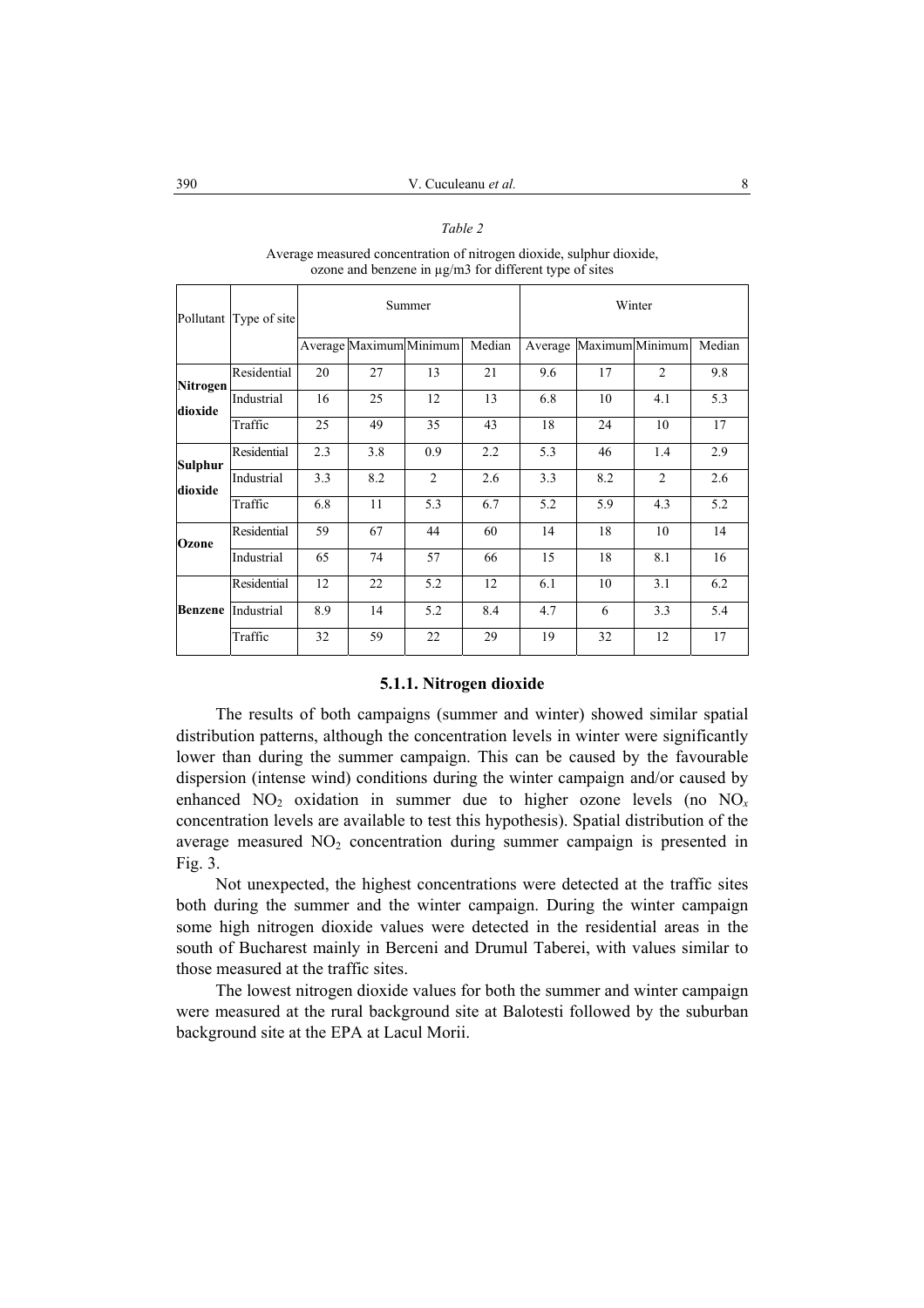

Fig. 3 – Spatial distribution of the measured concentration during summer passive sampling campaign. The values are expressed in  $\mu$ g/m<sup>3</sup>.

#### **5.1.2. Sulphur dioxide**

The highest concentrations were detected at the traffic sites, which mean that the low-level traffic emissions from Diesel cars generate significant ground-level concentrations. The average concentrations of the traffic and industrial sites were nearly identical for both campaigns. On the other hand a strong impact from domestic heating and power plants (that partialy burn fuel oil during winter) was visible during the winter campaign.

## **5.1.3. Ozone**

Ozone concentrations were significantly higher in the summer than in the winter period due to enhanced ozone formation influenced by high solar radiation and temperature. The ozone depletion close to the  $NO<sub>x</sub>$  sources is well reflected by the measurements; as such, the highest detected concentration occurred in the summer in the suburban areas at the city boundaries.

## **5.1.4. Benzene**

In the urban areas the benzene concentrations are mainly generated by traffic emissions. Therefore peak concentrations were measured at traffic sites both in the summer and in the winter, indicating almost a three times higher level than at the residential areas.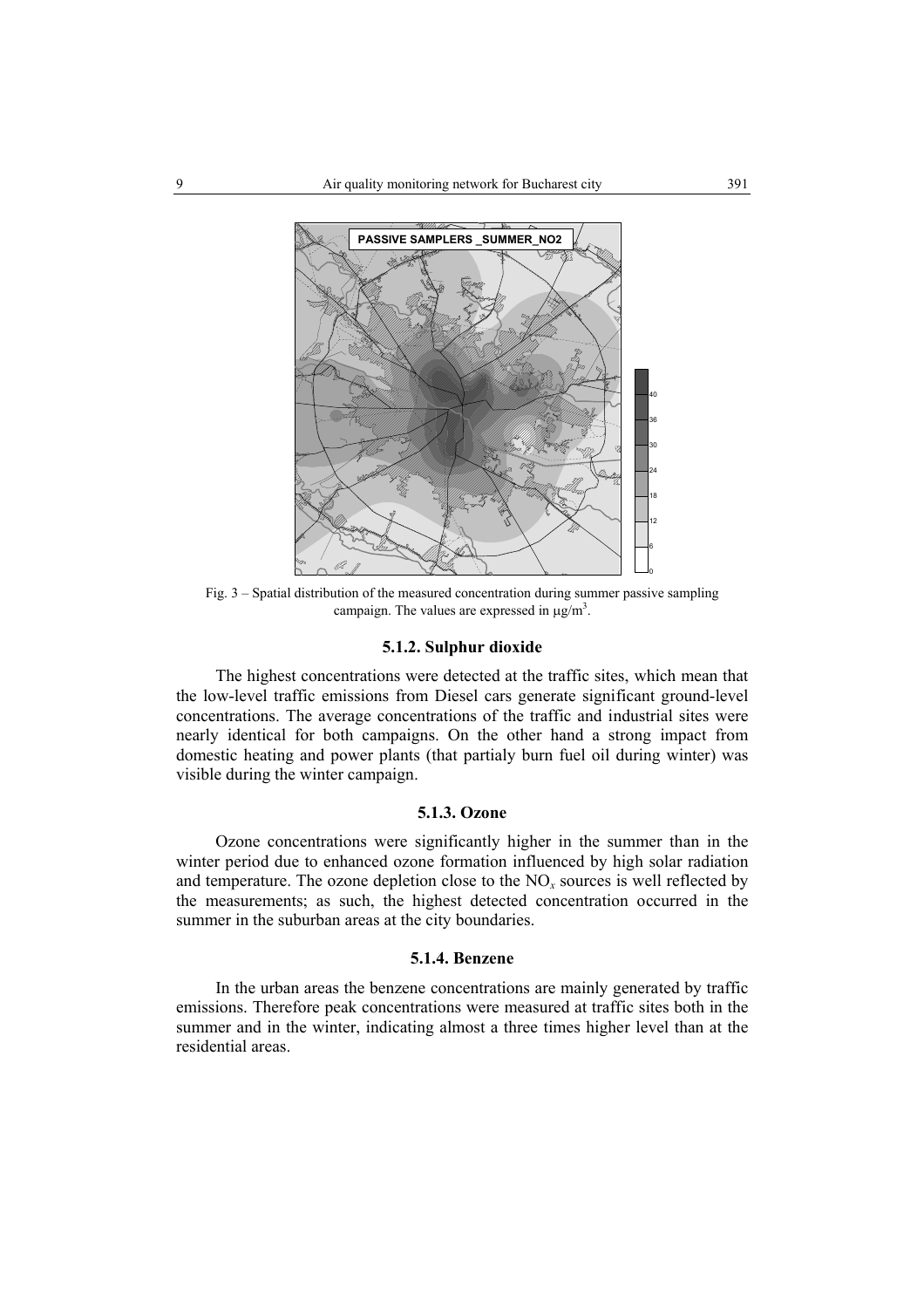### 5.2. RESULTS OF AQ MODELLING DURING MEASUREMENT CAMPAIGN

Generally, the model results reasonably match the measurements, chiefly as spatial distributions. However, inaccuracies might occur both due to meteorological data and data derived from the emission inventory. The results for the three-modelled pollutants are presented in Table 3.

| and ozone during measurement campaigns |              |         |         |         |         |         |         |  |
|----------------------------------------|--------------|---------|---------|---------|---------|---------|---------|--|
| Pollutant                              | Type of site | Summer  |         |         | Winter  |         |         |  |
|                                        |              | Average | Maximum | Minimum | Average | Maximum | Minimum |  |
| Nitrogen<br>dioxide                    | Residential  | 29.3    | 48.5    | 19.4    | 22.8    | 29.5    | 16.1    |  |
|                                        | Industrial   | 22.1    | 35.5    | 12      | 19.4    | 27      | 14.4    |  |
|                                        | Traffic      | 37.9    | 44      | 26.5    | 27.9    | 31.3    | 20.7    |  |
| <b>Sulphur</b><br>dioxide              | Residential  | 2.1     | 4       |         | 8.6     | 21.2    |         |  |
|                                        | Industrial   | 4.9     | 6.9     |         | 6.1     | 13      | 2.9     |  |
|                                        | Traffic      | 5.4     | 6.5     | 4       |         | 8.2     | 5.7     |  |
| Ozone                                  | Residential  | 54      | 63      | 44      | 15.4    | 19      | 12.6    |  |
|                                        | Industrial   | 59.8    | 65      | 54      | 17.5    | 20.1    | 15.1    |  |

Modelled concentrations of nitrogen dioxide, sulphur dioxide and ozone during measurement campaigns

*Table 3* 

The spatial distribution of the modelled average concentration of  $NO<sub>2</sub>$  during the summer campaign is shown in Fig. 4.



Fig. 4 – Spatial distribution of the average modelled concentration during summer passive sampling campaign. All types of sources were included; also traffic sources have been modeled as area sources. The values are expressed in  $\mu$ g/m<sup>3</sup>.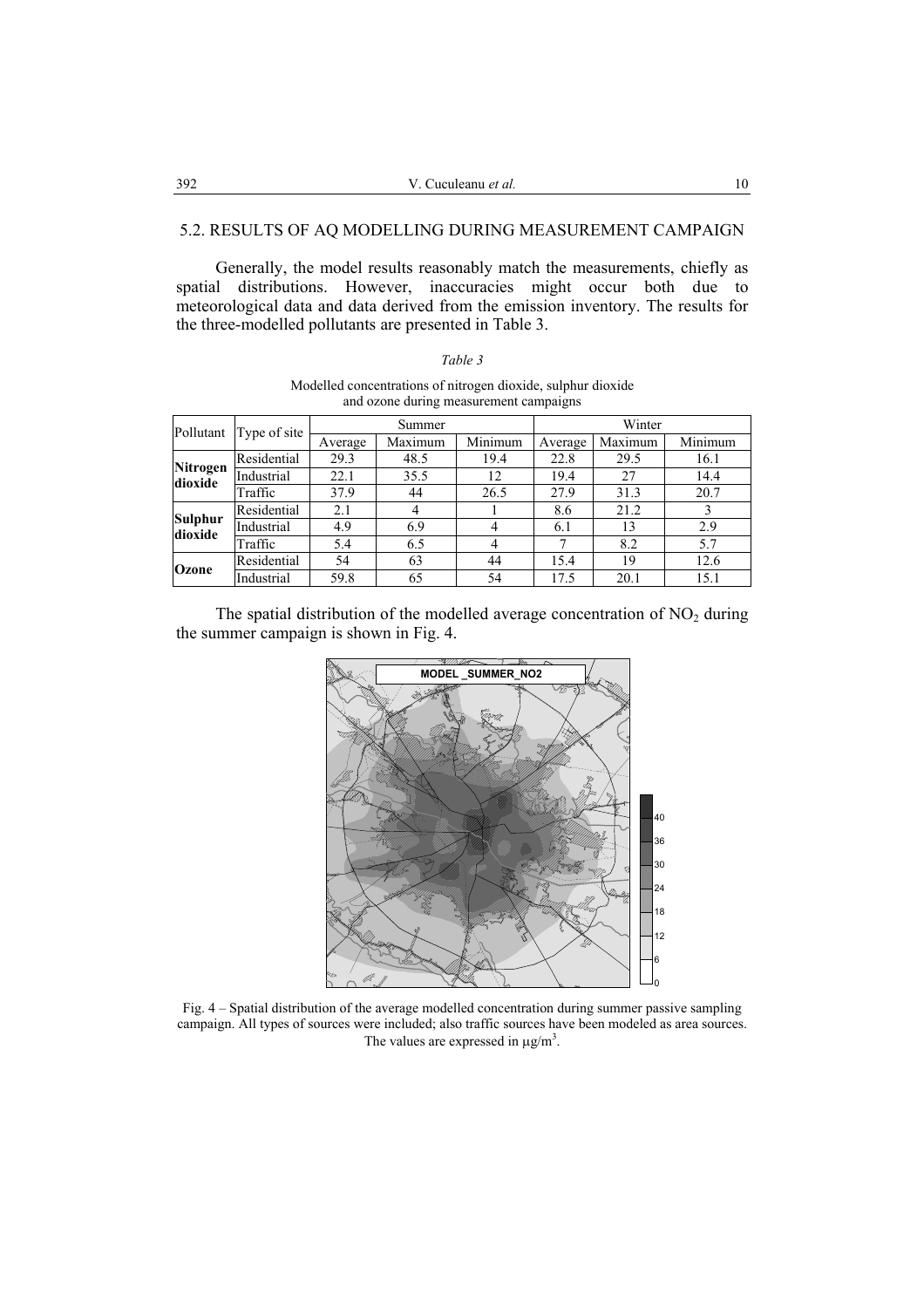The modelled  $SO<sub>2</sub>$  concentrations were higher than measured ones indicating a possible overestimation of the  $SO_2$  emissions. The ozone-modelled concentrations were comparable with the measured values but a lower spatial correlation was observed.

The modelled concentrations during summer campaign at the traffic sites indicated lower values than measured ones. This is not unexpected as long as the traffic is inserted into the model as area source, which implies a homogeneous distribution of the traffic emissions in the grid cells. During the winter, comparable or even higher values at the traffic sites were obtained with the model mainly due to specific meteorological conditions consisting of strong winds and precipitations for most of the period.

Hence, the model provided satisfactory results, which could be improved if more accurate emission and meteorological data are used.

## 5.3. SELECTION OF FIXED MONITORING SITES FOR THE AGGLOMERATION OF BUCHAREST

Based on the passive sampling campaigns and on the modelling results, for the air quality monitoring network of the City of Bucharest the following sites, as shown in Table 4 have been proposed.

| No.            | <b>Fixed measurement</b><br>point | <b>Sector</b>  | Type of<br>station | Type of area      | Area feature                        |
|----------------|-----------------------------------|----------------|--------------------|-------------------|-------------------------------------|
| 1              | Cercul Militar al<br>Armatei      |                | Traffic            | <b>Urban</b>      | City centre street<br>canyon        |
| $\mathcal{D}$  | Mihai Bravu                       | $\overline{c}$ | Traffic            | Urban             | Intersection at main<br>street link |
| 3              | Titan                             | 3              | Industrial         | <b>Urban</b>      | Residential                         |
| $\overline{4}$ | Drumul Taberei                    | 6              | Industrial         | <b>Urban</b>      | Residential                         |
| 5              | <b>Balotesti</b>                  | Outside city   | Background         | Rural - Regional  | Natural (forest)                    |
| 6              | Magurele                          | Outside city   | Background         | Rural - Near City | Agricultural/residential            |
| 7              | Lacul Morii (at EPA)              | 6              | Background         | Suburban          | Commercial/natural                  |
| 8              | Berceni                           | 4              | Industrial         | <b>Urban</b>      | Residential                         |

*Table 4* 

Fixed measurement stations for the air quality monitoring network for the agglomeration of Bucharest

The town centre traffic sites at Cercul Militar as well as the traffic site at the highly frequented road Soseaua Mihai Bravu have been confirmed by these passive sampling campaigns to be appropriate traffic-oriented sites.

The residential sites at Drumul Taberei and Titan are also of particular interest due to nearby industrial areas and thermal power plants. The determined distribution pattern indicated high pollution levels in these densely populated areas.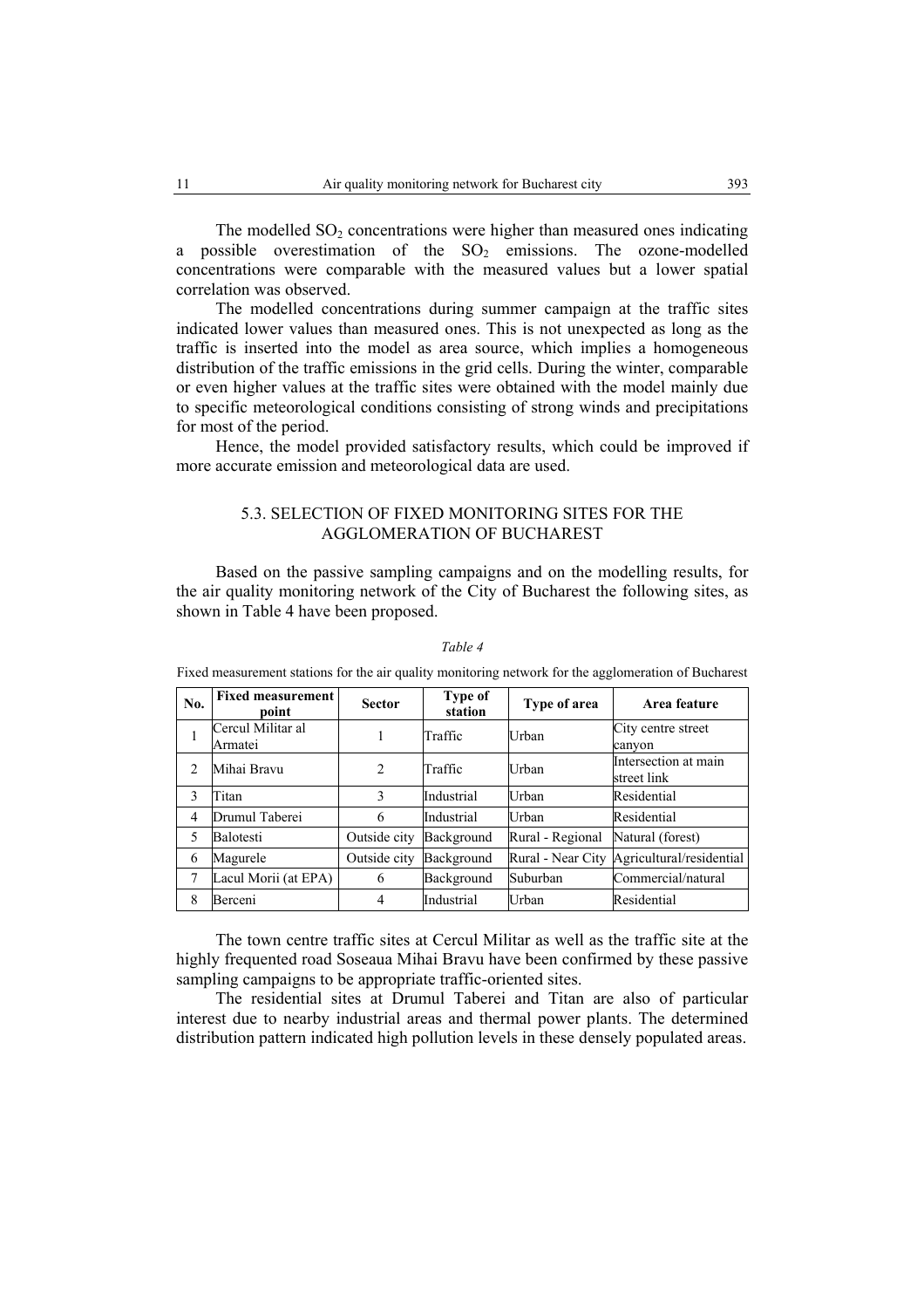The measurement results obtained at Balotesti were lower than those of all other sites in the City; hence it can be classified as a rural background site. The second proposed background site at Magurele is obviously influenced either by local sources like traffic and domestic heating or the thermal power plant CET PROGRESUL. According to the classification scheme in the Commission Decision 2001/752/EC the site at Magurele is a rural background site nearby a City in an agricultural and residential area.

The pollution level at the background site in Magurele is similar to suburban background levels, which were measured at the Lacul Morii close to the EPA headquarter.

The results of the passive sampling campaigns also indicated high pollution levels in the south of the City. Therefore, an additional fixed measurement site is strongly recommended in the residential area of Berceni.

## **6. CONCLUSIONS**

Two basic procedures corroborated with EC Directives and regulations underlie the design of the AQ monitoring network in Bucharest: the first one consists in using an advanced new generation dispersion model to make evident the pollutant concentration pattern for all source types existing in this City and the second one in organising and carrying out two measurement campaigns using passive sampling methods in order to confirm experimentally the sites pre-selected by the modelling procedure. The proposed algorithm during the preliminary assessment of running the dispersion model including separately different types of sources (stacks, area sources from residential heating, linear sources derived from traffic) refined the procedure of selecting the appropriatness of different types of monitoring stations.

The passive sampling experiment was split in two campaigns aimed to obtain information on air quality over two weeks in the summer and the winter season. In summer the distribution pattern of nitrogen dioxide and sulphur dioxide was similar to that of benzene, which indicates similar sources, in particular road traffic. On the other hand the sulphur dioxide pollution level in winter also indicates an additional influence by emissions of the thermal power plants and domestic heating.

It is highly recommended to re-evaluate the appropriateness of the locations of the selected stations after one or two years of operation, using the information, which is available at this stage. In this way, air pollution modelling will be an extremely usefull tool for future assessment of the existing monitoring network.